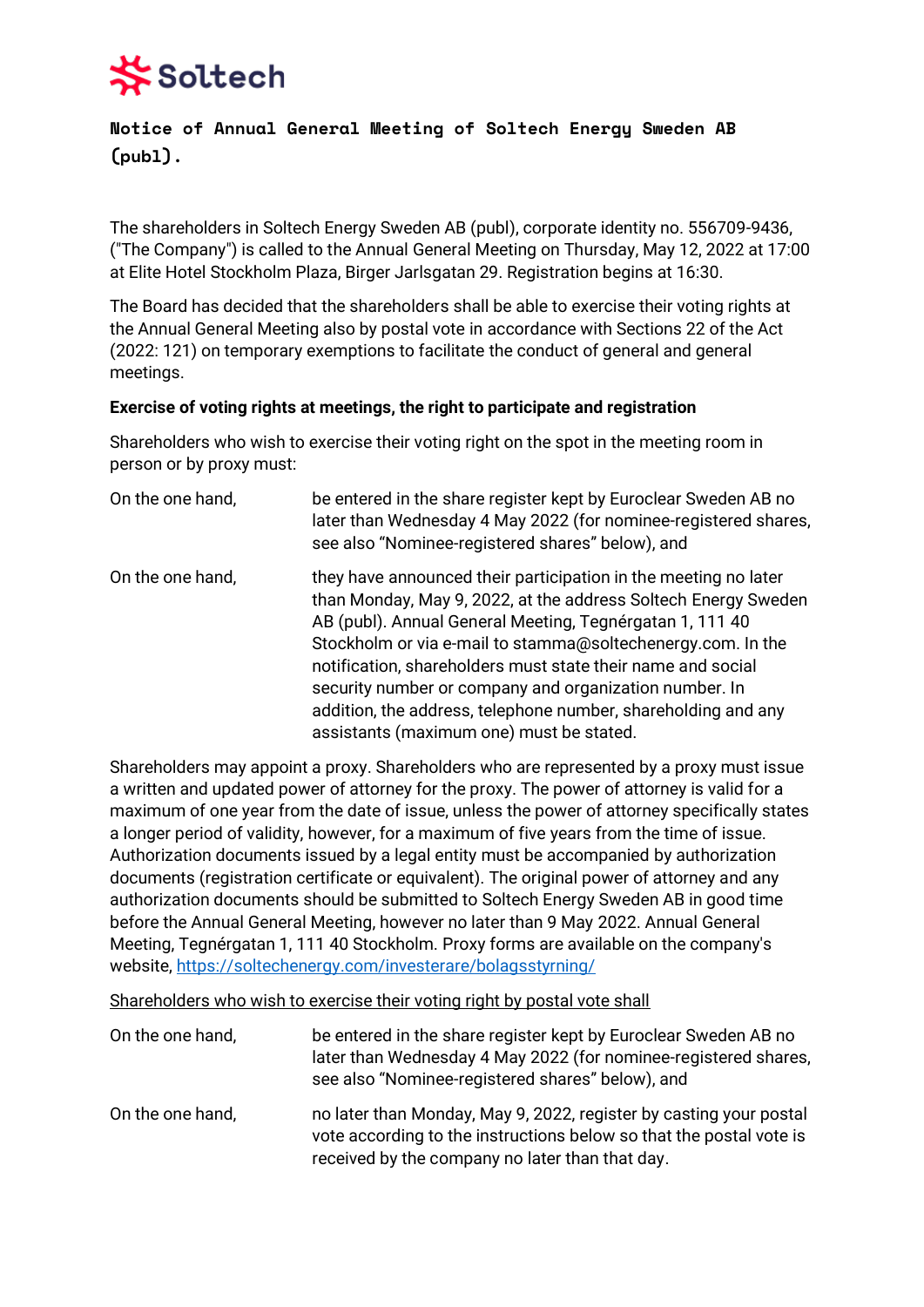

## **Instructions for postal voting**

To vote at the meeting, shareholders must use the postal voting form and follow the instructions available on the company's website,

https://soltechenergy.com/investerare/bolagsstyrning/. The postal voting form applies as a notification to the meeting. The postal voting form must be sent:

• by post to Soltech Energy Sweden AB (publ). Tegnérgatan 1, 111 40 Stockholm (mark the envelope with "Soltech Energy Annual General Meeting")

The shareholder may not provide the postal vote with special instructions or conditions. If this happens, the vote (i.e. the individual postal vote in its entirety) is invalid. Further instructions and conditions can be found in the postal voting form.

#### **Nominee-registered shares**

To be entitled to participate in the Annual General Meeting, a shareholder whose shares are nominee-registered through a bank or other nominee must, in addition to registering at the Annual General Meeting, have the shares registered in their own name so that the shareholder is entered in the share register on 4 May 2022. Such registration may be temporary (so-called voting rights registration) and is requested from the nominee according to the nominee's routines at such time in advance as the nominee determines and in good time before Wednesday, May 4, 2022, when such registration must be completed by.

#### **Proposed agenda**

- 1. Opening of the meeting
- 2. Election of chairman at the meeting
- 3. Establishment and approval of the ballot paper
- 4. Approval of the agenda
- 5. Selection of one or two protocol adjusters
- 6. Examination of whether the meeting has been duly convened
- 7. Speech by the CEO

8. Presentation of the annual report and auditor's report as well as the consolidated accounts and consolidated auditor's report for the financial year 2021.

9. Decision:

i. Adoption of the income statement and balance sheet as well as the consolidated income statement and consolidated balance sheet.

ii. Appropriations regarding the Company's earnings in accordance with the approved balance sheet.

iii. Discharge of liability for the board members and the CEO.

- 10. Determination of the number of board members
- 11. Decision on remuneration to the Board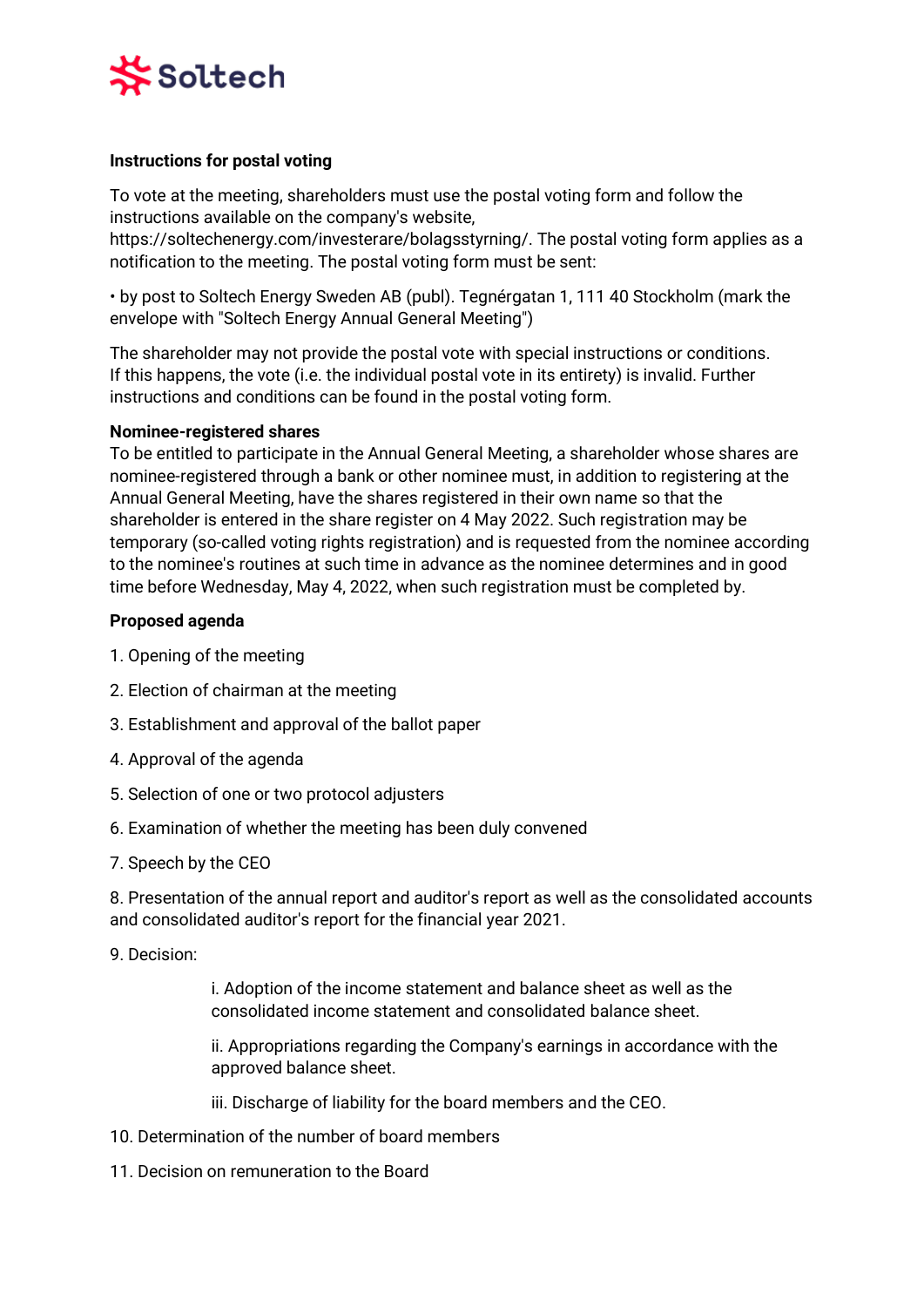

- 12. Determination of auditors' fees
- 13. Election of board
- 14. Election of Chairman of the Board
- 15. Election of auditor
- 16. Resolution on nomination committee principles
- 17. Resolution on amendment of the Articles of Association
- 18. Resolution authorizing the Board of Directors to issue shares, convertibles and warrants
- 19. Any other decisions
- 20. Closing of the meeting

## **Proposition for resolution**

**Item 2** - Election of chairman of the meeting

The Board of Directors proposes that Göran Starkebo be elected Chairman of the Meeting.

**Item 9 (ii)** - Outline of the Company's earnings

The Board of Directors proposes that no dividend be paid to the shareholders, and that amounts available to the Annual General Meeting be transferred to a new account.

**Item 10** - Determination of the number of board members

The Nomination Committee proposes that the number of board members to be elected by the AGM be six without deputies.

## **Items 11–12** - Determination of board fees and auditors' fees

The Nomination Committee proposes that a board fee of SEK 500,000 be paid to the Chairman of the Board and that a board fee of SEK 250,000 be paid to each of the other members of the Board. If the board establishes a committee, the fee to a member shall be SEK 40,000 per person and committee. The chairman of the committee shall receive a fee of SEK 60,000. However, a board member who is reimbursed by the Company due to employment shall not receive a fee, either in the parent company or in subsidiaries.

It is proposed to the auditor that fees be paid according to an approved invoice.

**Item 13-14** - Election of board and chairman of the board

The Nomination Committee proposes the following persons to Board members and Chairman of the Board for the period until the next Annual General Meeting:

## **Board members**

- a) Mats Holmfeldt (re-election)
- b) Vivianne Holm (new election)
- c) Hellen Wohlin Lidgard (re-election)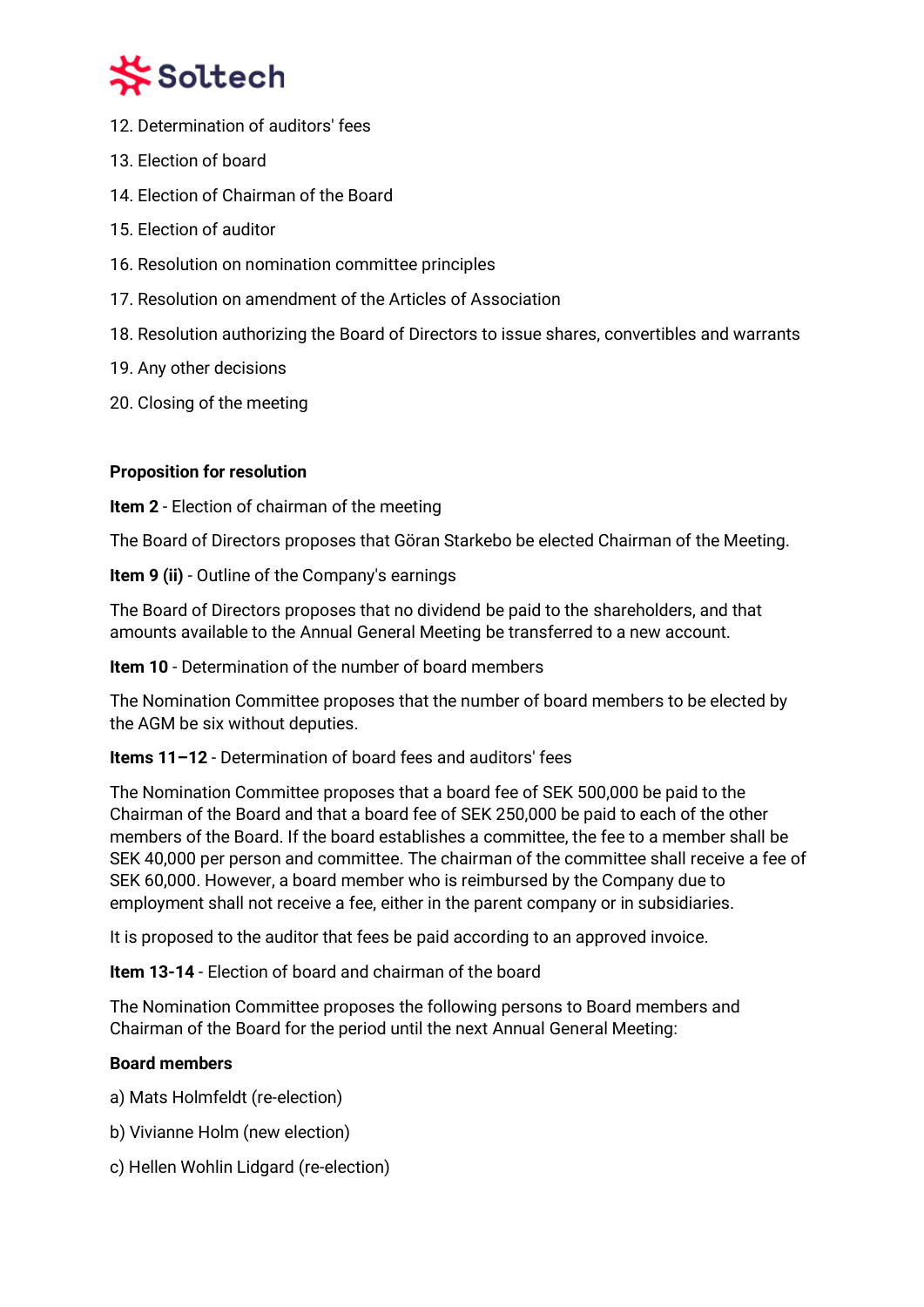

- d) Göran Starkebo (re-election)
- e) Johan Thiel (new election)
- f) Stefan Ölander (re-election)

Chairman of the Board

g) Mats Holmfeldt

Anna Kinberg Batra and Jimmie Wiklund have declined re-election for the coming period.

The Nomination Committee's proposal for new members Vivianne Holm and Johan Thiel is considered to possess the competence required to contribute to the company's expansion in a good and constructive manner. The Nomination Committee proposes Mats Holmfeldt as Chairman, who is currently a member of the Board as a member, and is considered by the Nomination Committee to have the right competence for the assignment as Chairman of the company.

Information on all proposed board members is available at [www.soltechenergy.com/investor/corporate governance/](http://www.soltechenergy.com/investor/corporate%20governance/)

## **Item 15 - Election of auditor**

The Nomination Committee proposes that the Annual General Meeting, for the period until the end of the next Annual General Meeting, re-elect PricewaterhouseCoopers i Sverige AB (PWC) as the Company's auditor. PWC has announced that in the event that PWC is elected, PWC will appoint Claes Sjödin as the principal auditor.

## **Item 16 - Decide nomination committee principles**

The Nomination Committee is appointed by the Chairman of the Board contacting at least three of the largest shareholders in the Company in terms of votes as of September 30, 2022, who (if they so wish) may each appoint a representative to constitute the Company's Nomination Committee. If any of the three largest shareholders waives their right to appoint a member to the Nomination Committee, such right shall pass to the next shareholder in the order of magnitude, who has not already been offered the opportunity to appoint a member of the Nomination Committee.

It is up to the nomination committee to appoint its chairman.

The Nomination Committee shall otherwise follow the principles in the Swedish Code of Corporate Governance.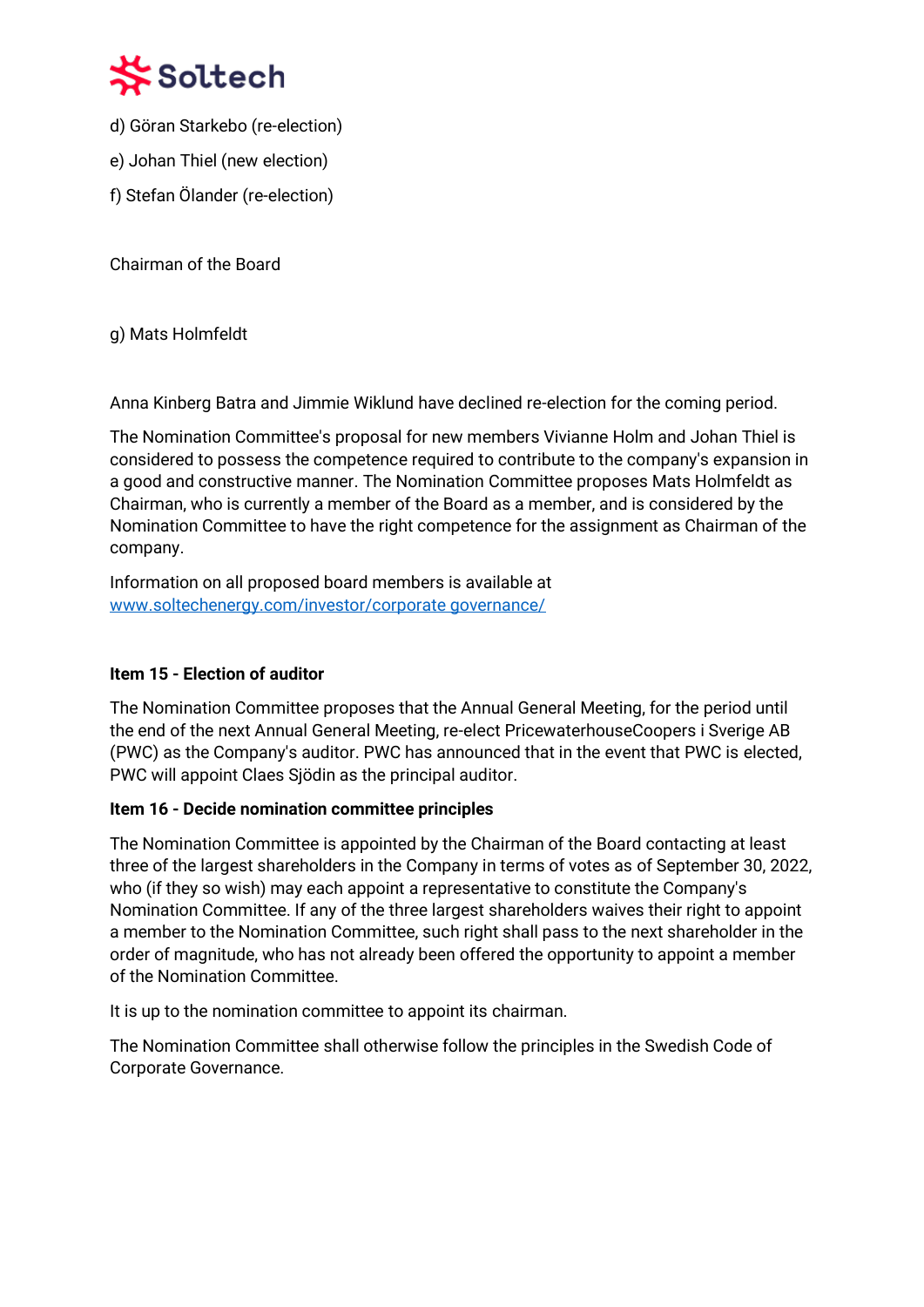

### **Item 17 - Resolution on amendment of the Articles of Association**

The Board of Directors proposes that the Annual General Meeting resolves to amend the Articles of Association. This is in order to provide opportunities for the Board to act quickly when there is a need to issue new shares either for company acquisitions or issue procedures. The Board proposes the following:

• The limits for the company's share capital (§ 4 of the Articles of Association) change from the lowest SEK 2,000,000 and a maximum of SEK 6,000,000 to a minimum of SEK 3,000,000 and a maximum SEK 7,500,000.

• The limits for the company's number of shares (§ 5 of the Articles of Association) are changed from a minimum of 40,000,000 and a maximum of 120,000,000 to a minimum of 60,000,000 and a maximum of 150,000,000.

## **Item 18 - Resolution authorizing the Board of Directors to decide on a new issue of shares and the issue of warrants and convertibles.**

The Board proposes that the Annual General Meeting resolves to authorize the Board to, until one or more occasions, decide on a new issue of shares and / or issue of convertibles and / or warrants until the next Annual General Meeting, even with deviation from the shareholders' preferential rights. The shares, convertibles and / or warrants must be able to be subscribed for against cash payment or against payment by set-off, by contributing in kind, or otherwise with conditions. The authorization is limited to the number of shares in the case of a new issue or in the issue of warrants and convertibles, the number of warrants and convertible debentures that may involve issuance or conversion to the corresponding number of shares, calculated at the time of issue of such warrants or convertibles. on number of shares.

#### **Item 20 - Closing of the Meeting**

#### **Provision of documents**

Annual report documents and the auditor's report as well as the Board's complete proposal as above will be kept available at the Company's offices for at least three weeks before the meeting and sent free of charge to shareholders who have notified that they wish to receive such information from the Company. All documents will also be available at the same time on the Company's website, https://soltechenergy.com/investerare/bolagsstyrning/.

#### **Information on the number of shares and votes and on the holding of own shares**

The total number of shares and votes in the company at the time of this notice was 97,140,849. All issued shares have equal voting rights. The company does not hold any own shares.

#### **Majority requirements**

Resolutions pursuant to items 16 and 17 above are valid only if they have been supported by shareholders with two thirds of both the votes cast and the shares represented at the meeting.